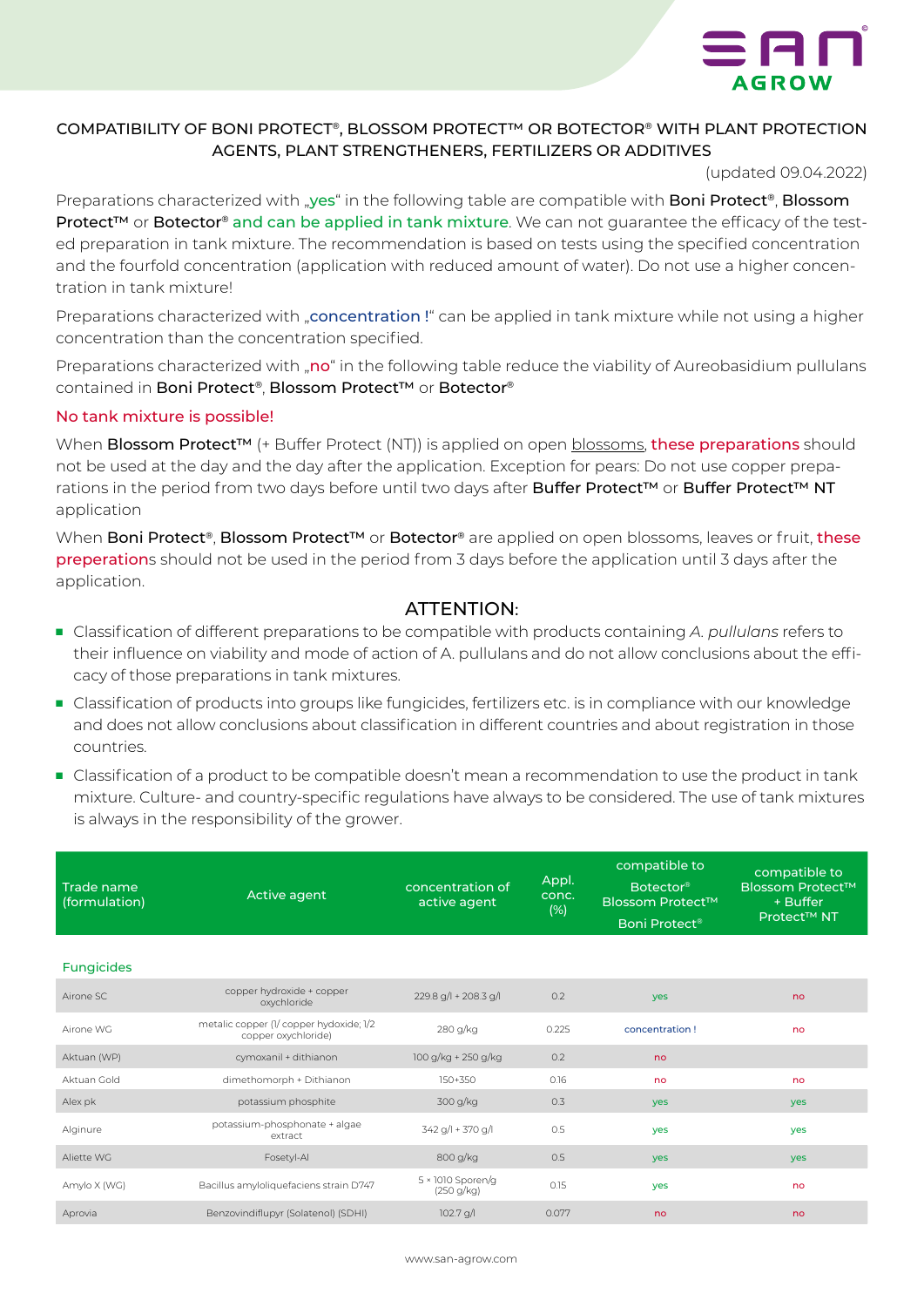

| Trade name<br>(formulation) | Active agent                          | concentration of<br>active agent | Appl.<br>conc.<br>(%) | compatible to<br><b>Botector®</b><br><b>Blossom Protect™</b><br>Boni Protect <sup>®</sup> | compatible to<br><b>Blossom Protect™</b><br>+ Buffer<br>Protect <sup>™</sup> NT |
|-----------------------------|---------------------------------------|----------------------------------|-----------------------|-------------------------------------------------------------------------------------------|---------------------------------------------------------------------------------|
| AQ10 WG                     | Ampelomyces quisqualis                | 5E+09 Sporen/g                   | 0.035                 | yes                                                                                       | yes                                                                             |
| Armicarb                    | potassium-hydrogen-carbonate          | 850 g/kg                         | 0.5                   | no                                                                                        | no                                                                              |
| Aviso (WP)                  | cymoxanil + metiram                   | 80 g/kg + 670 g/kg               | 0.15                  | no                                                                                        | no                                                                              |
| Babel                       | pyrimethanil                          | $400$ g/l                        | 0.075                 | yes                                                                                       | yes                                                                             |
| Bayfidan WG 5               | triadimenol                           | 50 g/kg                          | 0.05                  | yes                                                                                       | yes                                                                             |
| Bellis (WG)                 | boscalid + pyraclostrobin (F500)      | 252 g/kg + 128 g/kg              | 0.055                 | no                                                                                        | no                                                                              |
| Benocap WG 20               | flusilazol                            | 200 g/kg                         | 0.012                 | no                                                                                        | no                                                                              |
| Bordoflow (SC)              | bordeaux mixture                      | $124$ g/l                        | 0.5                   | concentration!                                                                            | no                                                                              |
| Bordoflow (new)             | copper (copper sulfate with lime)     | 124 g/l                          | 0.4                   | conzentration!                                                                            | no                                                                              |
| Cabrio Top (WG)             | pyraclostrobin + metiram              | 50 g/kg + 550 g/kg               | 0.15                  | no                                                                                        | no                                                                              |
| Cantus (WG)                 | boscalid                              | 500 g/kg                         | 0.075                 | no                                                                                        | no                                                                              |
| Captan 80 WG                | Captan                                | 800 g/kg                         | 0.125                 | no                                                                                        | no                                                                              |
| Cercobin FL (SC)            | thiophanate-methyl                    | 500 g/l                          | 0.07                  | yes                                                                                       | yes                                                                             |
| ChampION                    | copper hydroxide                      | 300 g/kg                         | 0.09                  | yes                                                                                       | no                                                                              |
| Chorus (WG)                 | cyprodinil                            | 500 g/kg                         | 0.03                  | yes                                                                                       | yes                                                                             |
| Clarinet                    | fluquinconazole+pyrimethanil          | 50 g/l + 150 g/l                 | O.1                   | yes                                                                                       | yes                                                                             |
| Collis (SC)                 | boscalid + kresoxim-methyl            | 200 g/l + 100 g/l                | 0.08                  | no                                                                                        | no                                                                              |
| Condor (Duotop) (WP)        | triflumizol                           | 300 g/kg                         | 0.03                  | no                                                                                        | no                                                                              |
| Cueva (SC)                  | copper octanoate                      | 100 g/l                          | $\overline{c}$        | no                                                                                        | no                                                                              |
| Cuprofor flow               | copper oxychloride                    | 638.7 g/l                        | 0.25                  | yes                                                                                       | no                                                                              |
| Cuprofor flüssig (SC)       | copper chloride                       | 500 g/l                          | 0.2                   | yes                                                                                       | no                                                                              |
| Cuproxat flüssig            | copper sulfate                        | 345 g/l                          | 0.54                  | yes                                                                                       | no                                                                              |
| Cuprozin (WP)               | copper hydroxide                      | 691 g/kg                         | 0.23                  | yes                                                                                       | no                                                                              |
| Cuprozin flüssig            | copper hydroxide                      | 460.6 g/l                        | 0.34                  | yes                                                                                       | no                                                                              |
| Cuprozin Progress (SC)      | copper hydroxide                      | 383.3 g/l                        | O.1                   | yes                                                                                       | no                                                                              |
| Curame 4-40 (WP)            | copper oxychloride, cymoxanil         | 397.5 g/kg + 42 g/kg             | 0.3                   | no                                                                                        | no                                                                              |
| Curame Bordeaux             | bordeaux mixture, cymoxanil           | 136 g/kg + 20 g/kg               | 0.6                   | no                                                                                        | no                                                                              |
| Curatio                     | Calciumpolysulfid (lime sulfur)       |                                  | 1.6                   | no                                                                                        | no                                                                              |
| Curifol WG                  | cymoxanil + folpet                    | 40 g/kg + 460 g/kg               | 0.13                  | no                                                                                        | no                                                                              |
| Dagonis (SC)                | Difenoconazol + Fluxapyroxad          | $50 g/l + 75 g/l$                | 0.06                  | yes                                                                                       | yes                                                                             |
| Dart                        | Capryl- and Capric acid               |                                  | 0.25                  | no                                                                                        | no                                                                              |
| Delan WG                    | dithianon                             | 700 g/kg                         | 0.05                  | no                                                                                        | no                                                                              |
| DelanPro (SC)               | Dithianon + potassium-<br>phosphonate | $125$ g/l + 561 g/l              | 0.17                  | no                                                                                        | no                                                                              |
| Discus (WG)                 | kresoxim-methyl                       | 500 g/kg                         | 0.012                 | no                                                                                        | no                                                                              |
| Dithane Ultra WG            | mancozeb                              | 800 g/kg                         | 0.2                   | no                                                                                        | no                                                                              |
| Dithane Neo Tec             | mancozeb                              | 750 g/kg                         | 0.2                   | no                                                                                        | no                                                                              |
| Domark EVO                  | tetraconazol                          | 125 g/l                          | 0.03                  | no                                                                                        | no                                                                              |
| Dorado P (EC)               | propiconazol                          | 100 g/l                          | 0.03                  | concentration!                                                                            | concentration!                                                                  |
| Double Nickel               | Bacillus amyloliquefaciens D747       | 250 g/l                          | 1.5                   | yes                                                                                       | no                                                                              |
| Duotop (Condor) (WP)        | triflumizol                           | 300 g/kg                         | 0.03                  | no                                                                                        | no                                                                              |
| Dynali                      | cyflufenamid+difenoconazole           | $30+60$                          | 0.05                  | yes                                                                                       | no                                                                              |
| Embrelia                    | difenoconazol + isopyrazam            | 40 g/l +100 g/l                  | O.1                   | yes                                                                                       | no                                                                              |
| Enervin                     | initium (ametocratin) + metiram       | 120 g/l +440 g/l                 | 0.3                   | no                                                                                        | no                                                                              |
| Equation Pro (WG)           | famoxadon + cymoxanil                 | 225.02 g/kg + 300 g/kg           | 0.04                  | concentration!                                                                            | concentration!                                                                  |
| Erzen 70 WP                 | thiophanate-methyl                    | 700 g/kg                         | 0.06                  | yes                                                                                       | yes                                                                             |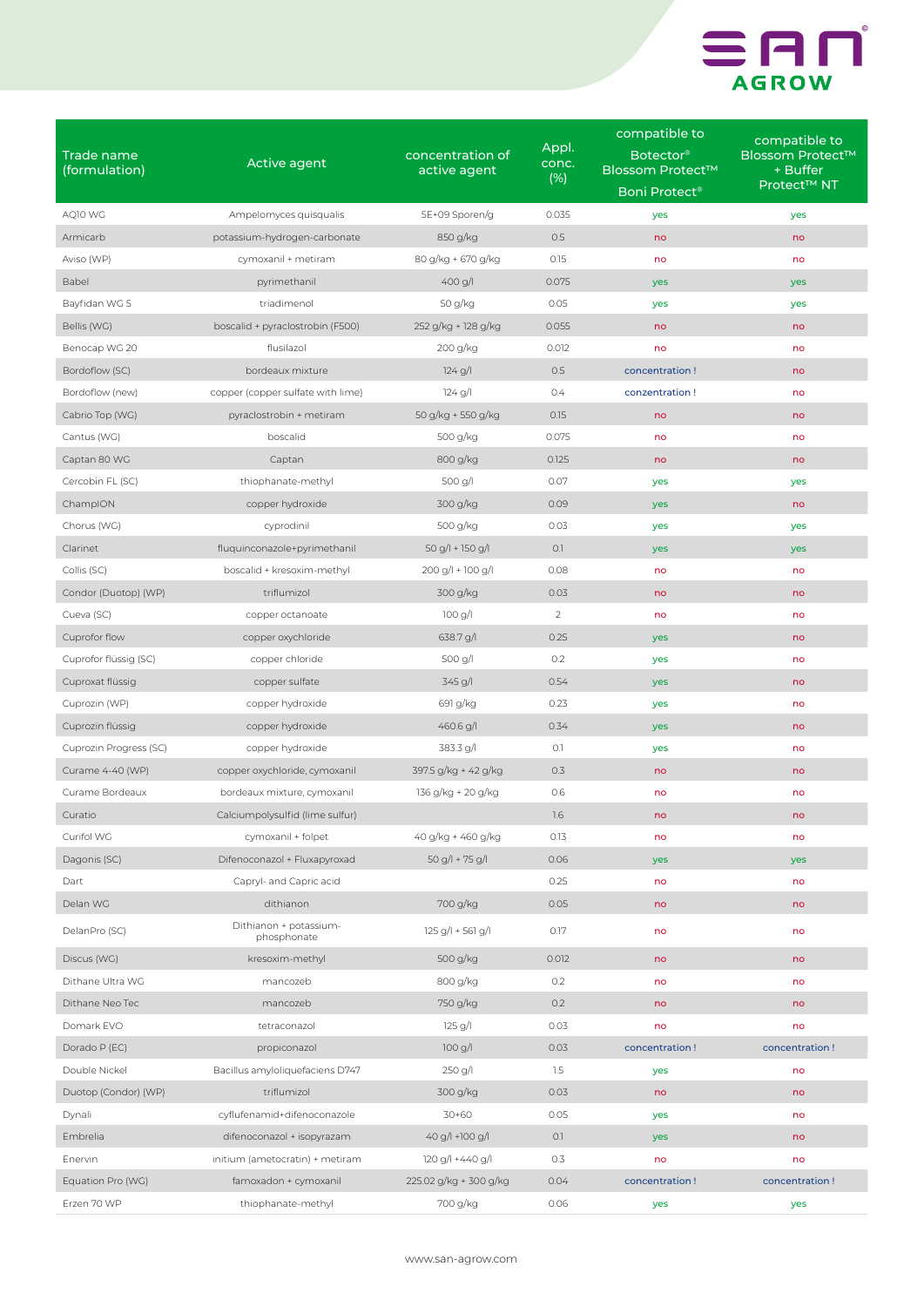

| Trade name<br>(formulation) | Active agent                             | concentration of<br>active agent | Appl.<br>conc.<br>(%) | compatible to<br>Botector®<br><b>Blossom Protect™</b><br>Boni Protect <sup>®</sup> | compatible to<br><b>Blossom Protect™</b><br>+ Buffer<br>Protect™ NT |
|-----------------------------|------------------------------------------|----------------------------------|-----------------------|------------------------------------------------------------------------------------|---------------------------------------------------------------------|
| Fado                        | COS-OGA                                  | $12.5$ g/l                       | 0.4                   | concentration!                                                                     | concentration!                                                      |
| Fantic F                    | folpet + benalaxyl-M                     | 480 g/l + 37.5 g/l               | 0.24                  | no                                                                                 | no                                                                  |
| Fenicur                     | Oleum foeniculi                          | 231 g/l                          | 0.07                  | no                                                                                 | no                                                                  |
| Filan (WG)                  | boscalid                                 | 500 g/kg                         | 0.075                 | no                                                                                 | no                                                                  |
| Flint (WG)                  | trifloxystrobin                          | 500 g/kg                         | 0.01                  | no                                                                                 | no                                                                  |
| Flint Max                   | trifloxystrobin+tebuconazol              | 250+500                          | 0.018                 | concentration!                                                                     | concentration!                                                      |
| Flowbrix                    | copper oxychloride                       | 638 g/l                          | 0.21                  | yes                                                                                | no                                                                  |
| Folpan                      | folpet                                   | 800 g/l                          | 0.15                  | no                                                                                 | no                                                                  |
| Folpet DG                   | folpet                                   | 800 g/kg                         | 0.125                 | no                                                                                 | no                                                                  |
| Fontelis                    | penthiopyrad                             | 1.5I/ha                          | 0.075                 | yes                                                                                | yes                                                                 |
| Forum                       | dimethomorph                             | 150                              | 0.12                  | yes                                                                                | yes                                                                 |
| Forum Gold                  | dimethomorph + dithianon                 | 150+350                          | 0.12                  | no                                                                                 | no                                                                  |
| Forum Star                  | folpet + dimethomorph                    | 600 g/kg + 113 g/kg              | 0.12                  | no                                                                                 | no                                                                  |
| Fortress 250                | quinoxyfen                               | 250 g/l                          | O.1                   | yes                                                                                | yes                                                                 |
| Frupica Opti                | mepanipyrim                              | 500 g/kg                         | 0.12                  | yes                                                                                | yes                                                                 |
| Frupica SC                  | mepanipyrim                              | 440 g/l                          | O.1                   | yes                                                                                | yes                                                                 |
| Frutogard                   | potassium-phosphonate + algae<br>extract | 342 g/l + 370 g/l                | 0.5                   | yes                                                                                | yes                                                                 |
| Funguran (WP)               | copper hydroxide                         | 756 g/kg                         | 0.3                   | yes                                                                                | no                                                                  |
| Funguran Progress (WP)      | copper hydroxide                         | 350 g/kg                         | 0.12                  | yes                                                                                | no                                                                  |
| FytoSave                    | COS-OGA                                  | $12.5$ g/l                       | 0.4                   | concentration!                                                                     | concentration!                                                      |
| Galben M                    | mancoceb + benalaxyl                     | 650 g/l +0.1 g/l                 | 0.2                   | no                                                                                 | no                                                                  |
| Galileo                     | tetraconazole                            | 40                               | 0.075                 | no                                                                                 | no                                                                  |
| Geoxe                       | Fludioxonil                              | 500 g/kg                         | 0.03                  | yes                                                                                | yes                                                                 |
| Idrox 22 (WG)               | copper hydroxide                         | 220 g/kg                         | 0.227                 | concentration!                                                                     | no                                                                  |
| Idrox 22 (WG)               | copper hydroxide                         | 220 g/kg                         | 0.45                  | no                                                                                 | no                                                                  |
| Intuity                     | mandestrobin                             | $250$ g/ml                       | 0.038                 | yes                                                                                | yes                                                                 |
| Talendo (EC)                | proquinazid                              | 200 g/l                          | 0.025                 | no                                                                                 | no                                                                  |
| Karathane Gold (EC)         | metpydinocap                             | 350 g/l                          | 0.0375                | no                                                                                 | no                                                                  |
| Kenja                       | Isofetamid                               | 400 g/l                          | 0.15                  | yes                                                                                | yes                                                                 |
| Kocide 101 (WP)             | copper hydroxide                         | 770 g/kg                         | 0.2                   | yes                                                                                | no                                                                  |
| Kocide Opti                 | copper hydroxide                         | 300 g/kg                         | 0.09                  | yes                                                                                | no                                                                  |
| Kumar                       | potassium-hydrogen-carbonate             | 850 g/kg                         | 0.5                   | no                                                                                 | no                                                                  |
| Kumulus WG                  | wettable sulfur                          | 800 g/kg                         | $0.025 - 0.3$         | yes                                                                                | yes                                                                 |
| Kupfer Fusilan 540 WG       | cymoxanil + copper oxychloride           | 27 g/kg+500 g/kg                 | 0.5                   | no                                                                                 | no                                                                  |
| Kupferol (SC)               | copper sulfate                           | 345 g/l                          | 0.54                  | yes                                                                                | no                                                                  |
| Kusabi                      | pyriofenone                              |                                  | 0.01875               | yes                                                                                | yes                                                                 |
| Lee-Moon 40 EC              | flusilazol                               | 400 g/l                          | 0.006                 | concentration!                                                                     | concentration!                                                      |
| Legend (SC)                 | quinoxyfen                               | 250 g/l                          | 0.1                   | yes                                                                                | yes                                                                 |
| Legend power                | quinoxyfen+myclobutanil                  | $45 + 45$                        | 0.16                  | yes                                                                                | yes                                                                 |
| Luna Care                   | Fluopyram + Fosetyl                      | 50 g/kg + 620.9 g/kg             | 0.2                   | concentration!                                                                     | concentration!                                                      |
| Luna Experience             | fluopyram + tebuconazol                  | $200 g/l + 200 g/l$              | 0.03125               | concentration!                                                                     | concentration!                                                      |
| Luna Max                    | Fluopyram + Spiroxamine                  | 75 g/l + 200 g/l                 | O.1                   | no                                                                                 | no                                                                  |
| Luna Privilege              | fluopyram                                | 500 g/l                          | 0.03125               | yes                                                                                | yes                                                                 |
| Luna Sensation              | fluopyram+trifloxystrobin                |                                  | 0.04                  | yes                                                                                | yes                                                                 |
| Luna Tranquility            | fluopyram+pyrimethanil                   | 113 g/l+338 g/l                  | 0.08                  | yes                                                                                | yes                                                                 |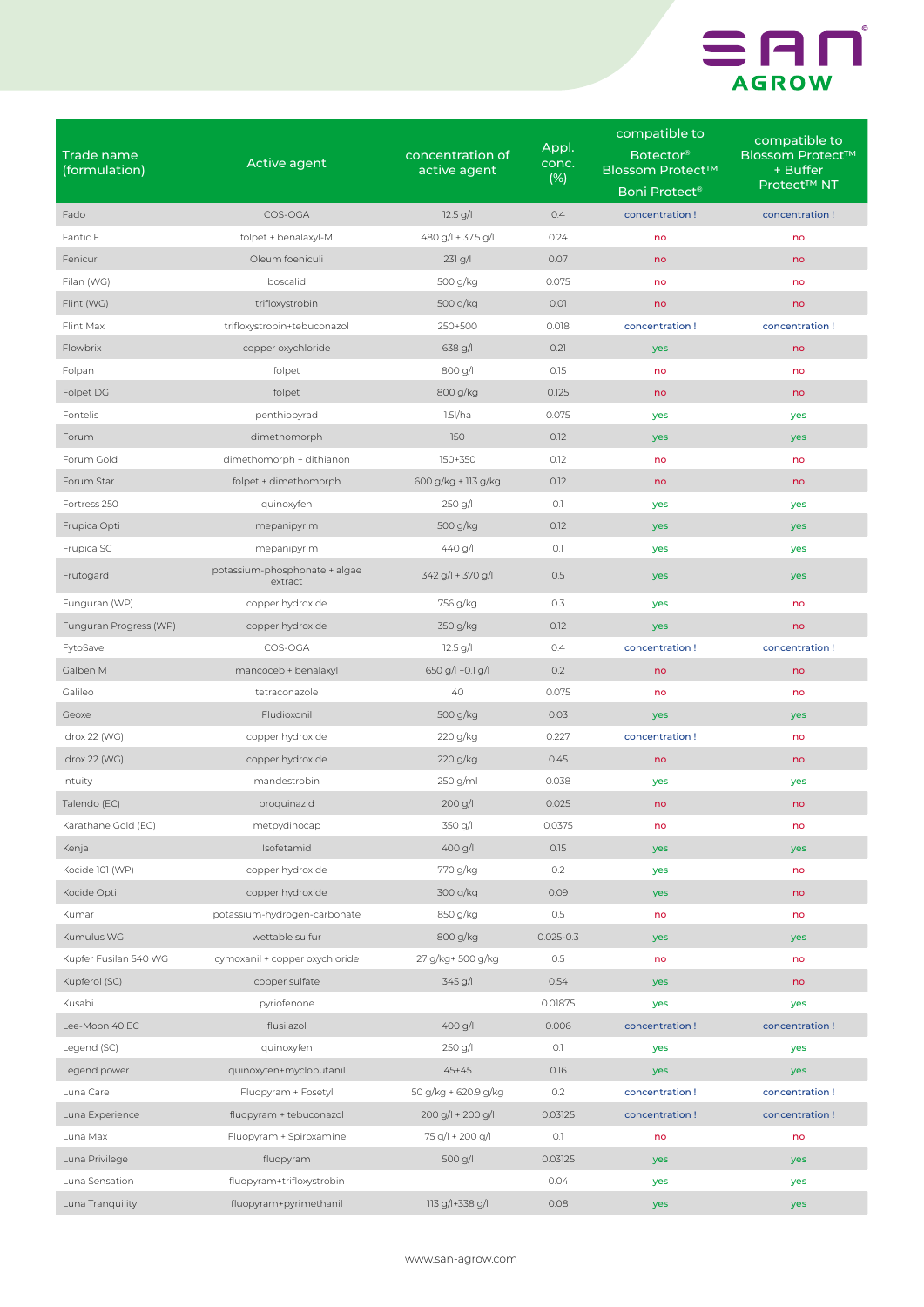

| <b>Trade name</b>                  |                                                       | concentration of                 | Appl.                     | compatible to                                    | compatible to<br><b>Blossom Protect™</b> |
|------------------------------------|-------------------------------------------------------|----------------------------------|---------------------------|--------------------------------------------------|------------------------------------------|
| (formulation)                      | Active agent                                          | active agent                     | conc.<br>(%)              | Botector <sup>®</sup><br><b>Blossom Protect™</b> | + Buffer<br>Protect <sup>™</sup> NT      |
|                                    |                                                       |                                  |                           | Boni Protect <sup>®</sup>                        |                                          |
| Lime sulfur                        | Ca-polysulfid                                         |                                  | 1.5                       | no                                               | no                                       |
| Malvin WG                          | captan                                                | 800 g/kg                         | 0.12                      | no                                               | no                                       |
| Melody Combi (WG)                  | iprovalicarb + folpet                                 | 90 g/kg + 563 g/kg               | 0.15                      | no                                               | no                                       |
| Merivon Xenium                     | fluxapyroxad + pyraclostrobin                         | 212.6 g/kG + 212.6 g/kg          | 0.08                      | no                                               | no                                       |
| Merplus                            | captan + potassium-phosphonate                        | 360 g/l + 657 g/l                | 0.16                      | no                                               | no                                       |
| Miclocur                           | miclobutanil                                          | 42 g/l                           | O.1                       | no                                               | no                                       |
| Micro Sulf                         | wettable sulfur                                       | 800 g/kg                         | 1.5                       | yes                                              | yes                                      |
| Mildicut (SC)                      | cyazofamid                                            | 25 g/l                           | 0.25                      | yes                                              | yes                                      |
| Myco-Sin                           | ground rock and clay minerals                         |                                  | $\overline{4}$            | concentration!                                   | concentration!                           |
| Myco-Sin VIN                       | ground rock and clay minerals+plant<br>extracts+yeast |                                  | $\mathbb{I}$              | no                                               | no                                       |
| Mystic 430 SC                      | tebuconazole                                          | 430 g/l                          | 0.045                     | yes                                              | yes                                      |
| Nativo 75WG                        | trifloxystrobin+tebuconazole                          | 250 g/l+500 g/l                  | 0.018                     | concentration!                                   | concentration!                           |
| Nautile                            | cymoxanil+mancozeb                                    | 45 g/kg + 680 g/kg               | 0.16                      | no                                               | no                                       |
| Netzschwefel Stulln<br>(WG)        | wettable sulfur                                       | 798.4 g/kg                       | 0.3                       | yes                                              | yes                                      |
| Nexy biomass + Nexy<br>additive    | Candida oleophila strain O + Cacium<br>gluconat       | 3E+10 cfu/g Candida<br>oleophila | $0.033 + 0.2$             | yes                                              | yes                                      |
| Nimrod EC                          | bupirimat                                             | $250$ g/l                        | O.1                       | no                                               | no                                       |
| Nordox 75W                         | copper hydroxide                                      | 750 g/kg                         | 0.0375                    | yes                                              | no                                       |
| NuStar Fungicide                   | flusilazole                                           | 200 g/kg                         | 0.012                     | no                                               | no                                       |
| Ohayo                              | fluazinam                                             | 500 g/l                          | O.1                       | no                                               | no                                       |
| Omnex (EC)                         | penconazole                                           | 100 g/l                          | 0.025                     | yes                                              | yes                                      |
| Option (WG)                        | cymoxanil                                             | 600 g/kg                         | O.1                       | yes                                              | yes                                      |
| Ortho-Phaltan 500 SC               | folpet                                                | 500 g/l                          | 0.13                      | no                                               | no                                       |
| Ortiva (Quadris) (SC)              | azoxystrobin                                          | 250 g/l                          | 0.2                       | no                                               | no                                       |
| Ossiclor 20 Flow (SC)              | copper oxychloride                                    | $284$ g/l                        | 0.5                       | concentration!                                   | no                                       |
| Ossiclor 35 PB (WP)                | copper oxychloride                                    | 350 g/kg                         | 0.5                       | no                                               | no                                       |
| Ossiclor 35 WG                     | copper oxychloride                                    | 350 g/kg                         | 0.5                       | no                                               | no                                       |
| Ossiclor 35 WG                     | copper oxychloride                                    | 350 g/kg                         | 0.088                     | no                                               | no                                       |
| Ossiclor 50 PB (WP)                | copper oxychloride                                    | 500 g/kg                         | 0.3                       | no                                               | no                                       |
| Percos (SC)                        | ametoctradin + dimethomorph                           | 300 g/l + 225 g/l                | 0.2                       | yes                                              | yes                                      |
| Pergado (WG)                       | folpet + mandipropamid                                | 400 g/kg + 50 g/kg               | 0.13                      | no                                               | no                                       |
| PH-D                               | polyoxin D zinc salt                                  | $113$ g/l                        | 0.044                     | yes                                              | yes                                      |
| Poltiglia Bordolese 13<br>PB (WP)  | bordeaux mixture                                      | 130 g/kg                         | $\ensuremath{\mathsf{1}}$ | no                                               | no                                       |
| Poltiglia Bordolese 20%<br>PB (WP) | bordeaux mixture                                      | 200 g/kg                         | 0.75                      | no                                               | no                                       |
| Poltiglia 20 WG                    | bordeaux mixture                                      | 200 g/kg                         | 0.15                      | no                                               | no                                       |
| Polyram WG                         | metiram                                               | 700 g/kg                         | 0.15                      | no                                               | no                                       |
| Pomax                              | Fludioxonil + Pyrimethanil                            | 133 g/l + 336 g/l                | 0.16                      | yes                                              | yes                                      |
| Prestige                           | tebuconazole                                          | 250 g/kg                         | 0.025                     | yes                                              | yes                                      |
| PreStop                            | Gliocladium catenulatum (min.<br>$1E+8$ cfu/g)        | 320 g/kg                         | 0.2                       | yes                                              | yes                                      |
| Prevont                            | Bacillus subtilis IAB/BS03                            | 0.8 g/l (1E+7 cfu/g)             | 0.2                       | yes                                              | no                                       |
| Pristine                           | pyraclostrobin + boscalid                             | 128 g/kg + 252 g/kg              | 0.17                      | no                                               | no                                       |
| Profiler                           | fluopicolide + fosetyl Al                             | 444+622                          | 0.3                       | yes                                              | yes                                      |
| Profilux                           | cymoxanil+mancozeb                                    | 45 g+680 g                       | 0.188                     | no                                               | no                                       |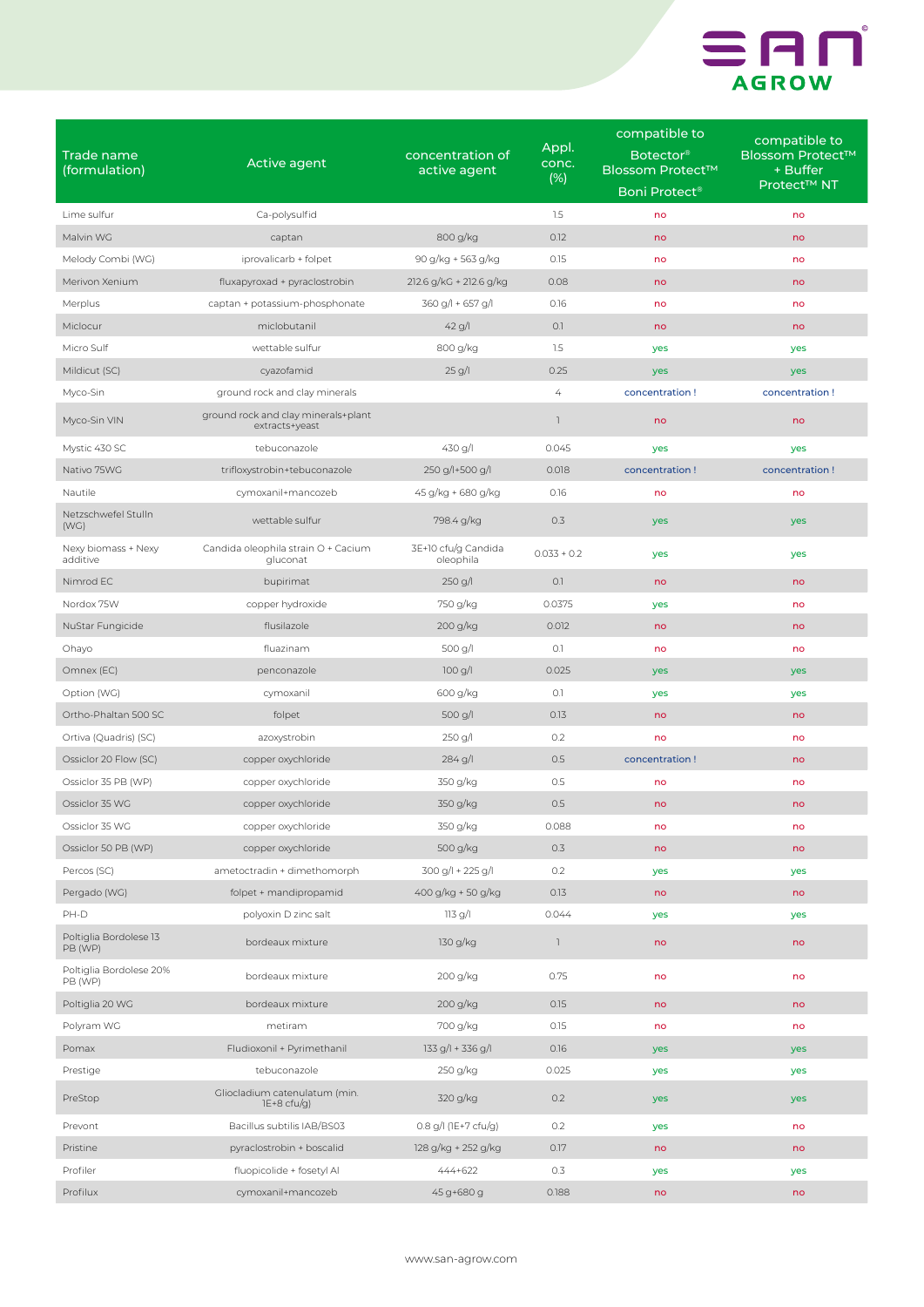

| Trade name<br>(formulation) | Active agent                                         | concentration of<br>active agent | Appl.<br>conc.<br>(%) | compatible to<br><b>Botector®</b><br>Blossom Protect™<br>Boni Protect <sup>®</sup> | compatible to<br><b>Blossom Protect™</b><br>+ Buffer<br>Protect <sup>™</sup> NT |
|-----------------------------|------------------------------------------------------|----------------------------------|-----------------------|------------------------------------------------------------------------------------|---------------------------------------------------------------------------------|
| Prolectus 400 (EC)          | fenpyrazamine                                        | 400                              | O.1                   | yes                                                                                | yes                                                                             |
| Prolectus (WG)              | fenpyrazamine                                        | 500                              | 0.075                 | yes                                                                                | yes                                                                             |
| Prosper (EC)                | sprioxamine                                          | 500 g/l                          | 0.05                  | no                                                                                 | no                                                                              |
| Provin (SC)                 | chlorothalonil                                       | 533 g/l                          | 0.25                  | no                                                                                 | no                                                                              |
| Pyrus                       | pyrimethanil                                         | 400 g/l                          | 0.075                 | yes                                                                                | yes                                                                             |
| Quadris (Ortiva) (SC)       | azoxystrobin                                         | $250$ g/l                        | 0.2                   | no                                                                                 | no                                                                              |
| Quintec                     | quinoxyfen                                           | 225.8 g/l                        | 0.055                 | yes                                                                                | yes                                                                             |
| R6albis                     | fluopicolide + fosetyl Al                            | 44.4 g/kg+666.7 g/kg             | 0.25                  | yes                                                                                | yes                                                                             |
| Regalia                     | Reynoutria sacchalinensis                            |                                  | 0.125                 | yes                                                                                | yes                                                                             |
| Ridomil Gold Combi WG       | folpet + metalaxyl                                   | 400 g/kg + 50 g/kg               | 0.15                  | no                                                                                 | no                                                                              |
| Romeo                       | cerevisane (cell wall of<br>Saccharomyces cerevisiae | 941 g/kg                         | 0.025                 | yes                                                                                | yes                                                                             |
| Rovral WG                   | Iprodione                                            | 750 g/kg                         | O.1                   | yes                                                                                | yes                                                                             |
| S2200 25%SC                 | mandestrobin                                         | 250 g/ml                         | 0.038                 | yes                                                                                | yes                                                                             |
| Sanvino                     | folpet + amisulbrom                                  | 480 g/l +50 g/l                  | 0.15                  | no                                                                                 | no                                                                              |
| Scala (EC)                  | pyrimethanil                                         | 400 g/l                          | 0.075                 | yes                                                                                | yes                                                                             |
| Score (EC)                  | difenoconazol                                        | $250$ g/l                        | 0.025                 | no                                                                                 | no                                                                              |
| Sercadis                    | Fluxapyroxad                                         | 300 g/l                          | 0.02                  | yes                                                                                | yes                                                                             |
| Serenade ASO                | Bacillus ameliloquefaciens                           | $13.96$ g/l                      | 0.4                   | yes                                                                                | no                                                                              |
| Serenade Max (WP)           | Bacillus subtilis                                    | 5.13 E+13 cfu/g                  | 0.5                   | no                                                                                 | no                                                                              |
| Serifel                     | Bacillus amyloliquefaciens MBI600                    | 99 g/kg                          | 0.12                  | yes                                                                                | no                                                                              |
| Signum (WG)                 | pyraclostrobin + boscalid                            | 67 g/kg + 267 g/kg               | 0.09                  | no                                                                                 | no                                                                              |
| Shinkon (SC)                | amisulbrom                                           | 200 g/l                          | 0.125                 | yes                                                                                | yes                                                                             |
| <b>SL567A</b>               | metalaxyl-M                                          | 465.2 g/l                        | 0.13                  | concentration!                                                                     | concentration!                                                                  |
| Soleil EC                   | bromuconazol + tebuconazol                           | $167$ g/l + $107$ g/l            | 0.3                   | no                                                                                 | no                                                                              |
| Sonata                      | Bacillus pumilus QST2808                             | 13.8 g/l                         | 1.0                   | yes                                                                                | no                                                                              |
| Soriale                     | potassium-phophonate                                 | 755 g/l                          | 0.14                  | yes                                                                                | yes                                                                             |
| Stamina                     | potassium-phophonate                                 | 755 g/l                          | 0.25                  | yes                                                                                | yes                                                                             |
| Stroby WG                   | kresoxim-methyl                                      | 500 g/kg                         | 0.0125-0.02           | no                                                                                 | no                                                                              |
| Switch (WG)                 | cyprodinil + fludioxonil                             | 375 g/kg + 250 g/kg              | 0.1                   | yes                                                                                | yes                                                                             |
| Syllit 400 (SC)             | dodine                                               | $400$ g/l                        | 0.12                  | no                                                                                 | no                                                                              |
| Systhane 20 EW              | myclobutanil                                         | 200 g/l                          | 0.45                  | no                                                                                 | no                                                                              |
| Taegro                      | Bacillus amyloliquefaciens FZB24                     | 130 g/kg                         | 0.05                  | yes                                                                                | no                                                                              |
| Talendo (EC)                | proquinazid                                          | 200 g/l                          | 0.025                 | no                                                                                 | no                                                                              |
| Talendo extra               | proquinazid+tetraconazol                             | 160+80                           | 0.025                 | no                                                                                 | no                                                                              |
| Talius (EC)                 | proquinazid                                          | 200 g/l                          | 0.025                 | no                                                                                 | no                                                                              |
| Teldor (WG)                 | fenhexamid                                           | 500 g/kg                         | 0.2                   | yes                                                                                | yes                                                                             |
| Thiovit Jet (WG)            | wettable sulfur                                      | 800 g/kg                         | $0.4 - 0.7$           | yes                                                                                | yes                                                                             |
| <b>Timorex Gold</b>         | Tea Tree Oil                                         | 238 g/l                          | 0.2                   | yes                                                                                | yes                                                                             |
| Topas                       | penconazole                                          | 100 g/l                          | 0.025                 | yes                                                                                | yes                                                                             |
| TriBase Blue                | L tribasic copper sulphate                           | 190 g/l                          | 0.15                  | yes                                                                                | no                                                                              |
| Tridex DG                   | mancozeb                                             | 750 g/kg                         | 0.2                   | no                                                                                 | no                                                                              |
| Trilogy                     | clarified hydrophobic extract of<br>Neem Oil         | 700ml/l                          | $\mathbb{I}$          | yes                                                                                | yes                                                                             |
| Tutor                       | copper + fosetyl Al                                  | 150 g/kg+180 g/kg                | 0.5                   | yes                                                                                | no                                                                              |
| Universalis (SC)            | folpet + azoxystrobin                                | 500 g/l + 93.5 g/l               | 0.13                  | no                                                                                 | no                                                                              |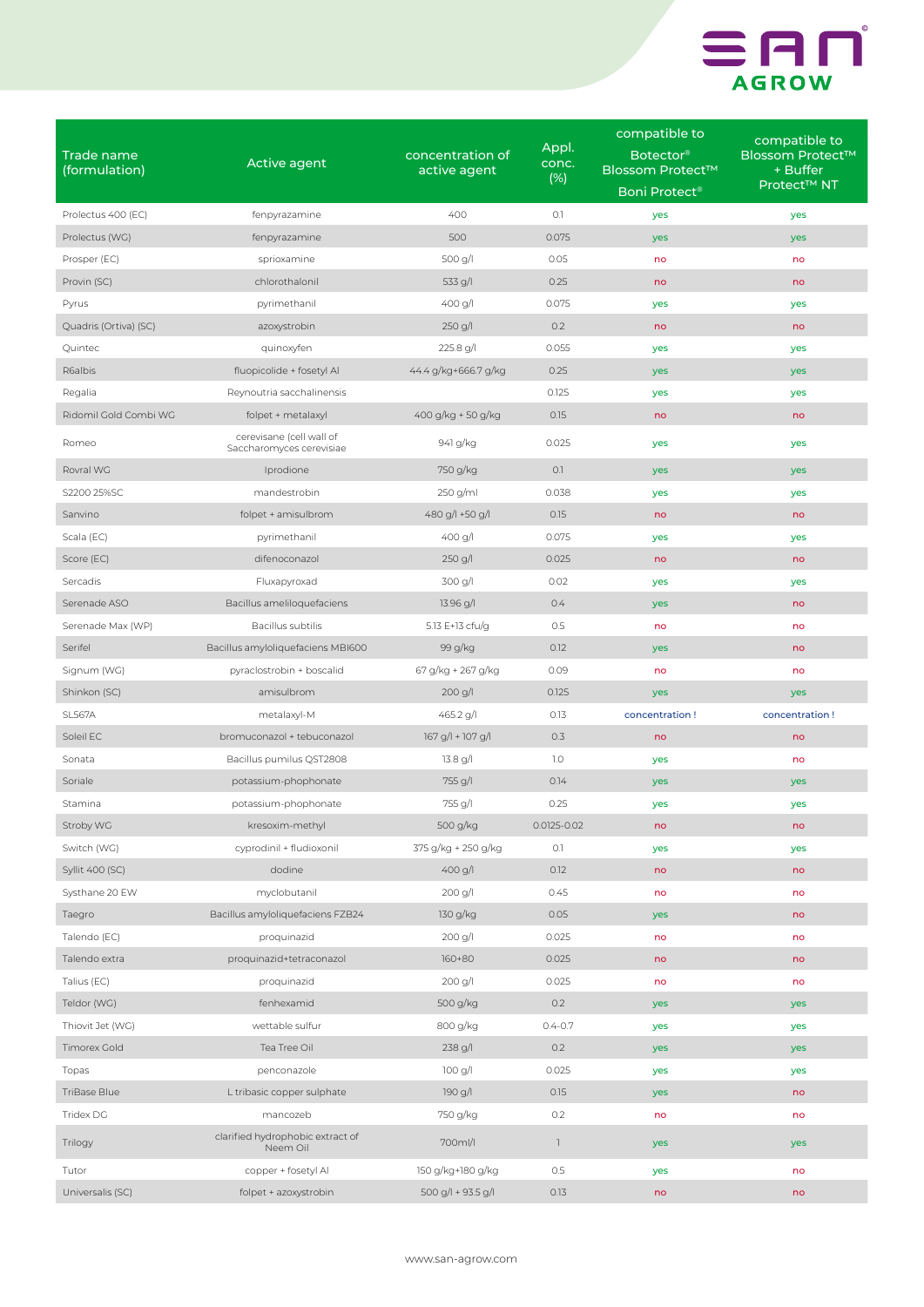

| Trade name<br>(formulation) | Active agent                                            | concentration of<br>active agent | Appl.<br>conc.<br>(%) | compatible to<br><b>Botector®</b><br>Blossom Protect™<br>Boni Protect <sup>®</sup> | compatible to<br><b>Blossom Protect™</b><br>+ Buffer<br>Protect™ NT |
|-----------------------------|---------------------------------------------------------|----------------------------------|-----------------------|------------------------------------------------------------------------------------|---------------------------------------------------------------------|
| Vacciplant                  | laminarin                                               |                                  | 0.15                  | yes                                                                                | yes                                                                 |
| Vegas                       | Cyflufenamid                                            | 50 g/l                           | 0.03                  | yes                                                                                | yes                                                                 |
| Vento Power                 | quinoxyfen+myclobutanil                                 | $45 g/l + 45 g/l$                | O.1                   | yes                                                                                | yes                                                                 |
| Veriphos                    | potassium-phophonate                                    | 755 g/l                          | 0.25                  | yes                                                                                | yes                                                                 |
| Vincare (WG)                | folpet + benthiavalicarb-isopropyl                      | 500 g/kg + 15.6 g/kg             | 0.13                  | no                                                                                 | no                                                                  |
| Vinostar                    | folpet + dimethomorph                                   | 600 g/l +113 g/l                 | 0.2                   | no                                                                                 | no                                                                  |
| Vision (SC)                 | fluquinconazol+pyrimethanil                             | 50 g/l + 200 g/l                 | O.1                   | yes                                                                                | yes                                                                 |
| VitiSan                     | potassium hydrogen carbonate                            |                                  | 0.5                   | yes                                                                                | no                                                                  |
| Vivando (SC)                | metrafenone                                             | 500 g/l                          | 0.02                  | yes                                                                                | yes                                                                 |
| Zorvec Zelavin              | Oxathiopiprolin                                         | 100 g/l                          | 0.04                  | yes                                                                                | yes                                                                 |
| Insecticides/acaricides     |                                                         |                                  |                       |                                                                                    |                                                                     |
| Apollo 50 SC                | clofentezin                                             | 500 g/l                          | 0.04                  | yes                                                                                | yes                                                                 |
| Benevia                     | Cyazypyr (Cyantraniliprole)                             | 100 g/l                          | 0.03                  | yes                                                                                | yes                                                                 |
| Calypso (SC)                | thiacloprid                                             | 480 g/l                          | 0.02                  | yes                                                                                | yes                                                                 |
| Carpovirusine (SC)          | Cydia pomonella GranuloVirus, mex. Isolat               |                                  | O.1                   | yes                                                                                | yes                                                                 |
| Climaxer 48 sc              | diflubenzurone                                          | 480 g/l                          | 0.025                 | concentration!                                                                     | concentration!                                                      |
| Confidor WG70               | imidacloprid                                            | 700 g/kg                         | 0.01                  | yes                                                                                | yes                                                                 |
| Coragen                     | Ryanaxypyr (Chlorantraniliprole)                        | 200 g/l                          | 0.0175                | yes                                                                                | yes                                                                 |
| Debug Turbo                 | Neem (Azadirachtin)                                     | 7 ml/l                           | $\mathbb{I}$          | no                                                                                 | no                                                                  |
| Delfin                      | Bacillus thuringiensis spp. kurstaki                    | 64 g/kg                          | 0.3                   | yes                                                                                | yes                                                                 |
| Dipel                       | Bacillus thuringiensis spp. kurstaki<br>strain ABTS-351 | 33.2 g/l                         | 0.16                  | yes                                                                                | yes                                                                 |
| Eradicoat                   | Maltodextrin                                            | 573.89 g/l                       | 3.75                  | no                                                                                 | no                                                                  |
| Eradicoat Max               | Maltodextrin                                            | 476 g/l                          | 2.0                   | yes                                                                                | yes                                                                 |
| Exirel (SE)                 | Cyazypyr (Cyantraniliprole)                             | 100 g/l                          | 0.075                 | yes                                                                                | yes                                                                 |
| <b>Explicit EC</b>          | Indoxacarb                                              | $150$ g/l                        | 0.25                  | no                                                                                 | no                                                                  |
| Flipper                     | fatty acids (C7 - C20) potassium<br>salt                | 479.8 g/l                        | 1.6                   | no                                                                                 | no                                                                  |
| Floramite 240 SC            | Bifenazat                                               | 240 g/l                          | 0.02                  | yes                                                                                | yes                                                                 |
| FlorBac (WG)                | Bacillus thuringiensis aizawai<br>ABTS-1857             | 540 g/kg                         | O.1                   | yes                                                                                | no                                                                  |
| Gargoil                     | cinnamon oil + garlic                                   | $150 g/l + 200 g/l$              | 1.0                   | no                                                                                 | no                                                                  |
| Insegar (WG)                | fenoxycarb                                              | 250 g/kg                         | 0.02                  | yes                                                                                | yes                                                                 |
| Kanemite SC                 | Acequinocyl                                             | 150 g/l                          | 0.125                 | yes                                                                                | yes                                                                 |
| Kantaro                     | maltodextrin                                            | 573.89 g/l                       | 3.75                  | no                                                                                 | no                                                                  |
| Karate Zeon                 | lambda-cyhalothrin                                      | $100$ g/l                        | 0.05                  | yes                                                                                | yes                                                                 |
| Kiron (SC)                  | fenpyroximat                                            | 0.05                             | 0.15                  | yes                                                                                | yes                                                                 |
| Madex3 (SC)                 | codling moth granulose virus                            | 6.54 g Virus/I                   | 0.02                  | yes                                                                                | no                                                                  |
| Masai (WP)                  | tebufenpyrad                                            | 0.2                              | 0.025                 | yes                                                                                | yes                                                                 |
| Mavrik Vita                 | tau-fluvalinate                                         | 240 g/l                          | 0.04                  | yes                                                                                | yes                                                                 |
| Milbeknock (EC)             | milbemectin                                             | $9.3$ g/l                        | 0.1                   | concentration!                                                                     | concentration!                                                      |
| Mimic (SC)                  | tebufenozide                                            | 240 g/l                          | 0.05                  | yes                                                                                | yes                                                                 |
| Minecto One                 | Cyantraniliprole                                        | 400 g/kg                         | 0.013                 | yes                                                                                | yes                                                                 |
| Mospilan SG                 | acetamiprid                                             | 200 g/kg                         | 0.025                 | yes                                                                                | yes                                                                 |
| Movento SC 100              | spirotetramate                                          | 100 g/l                          | 0.075                 | yes                                                                                | yes                                                                 |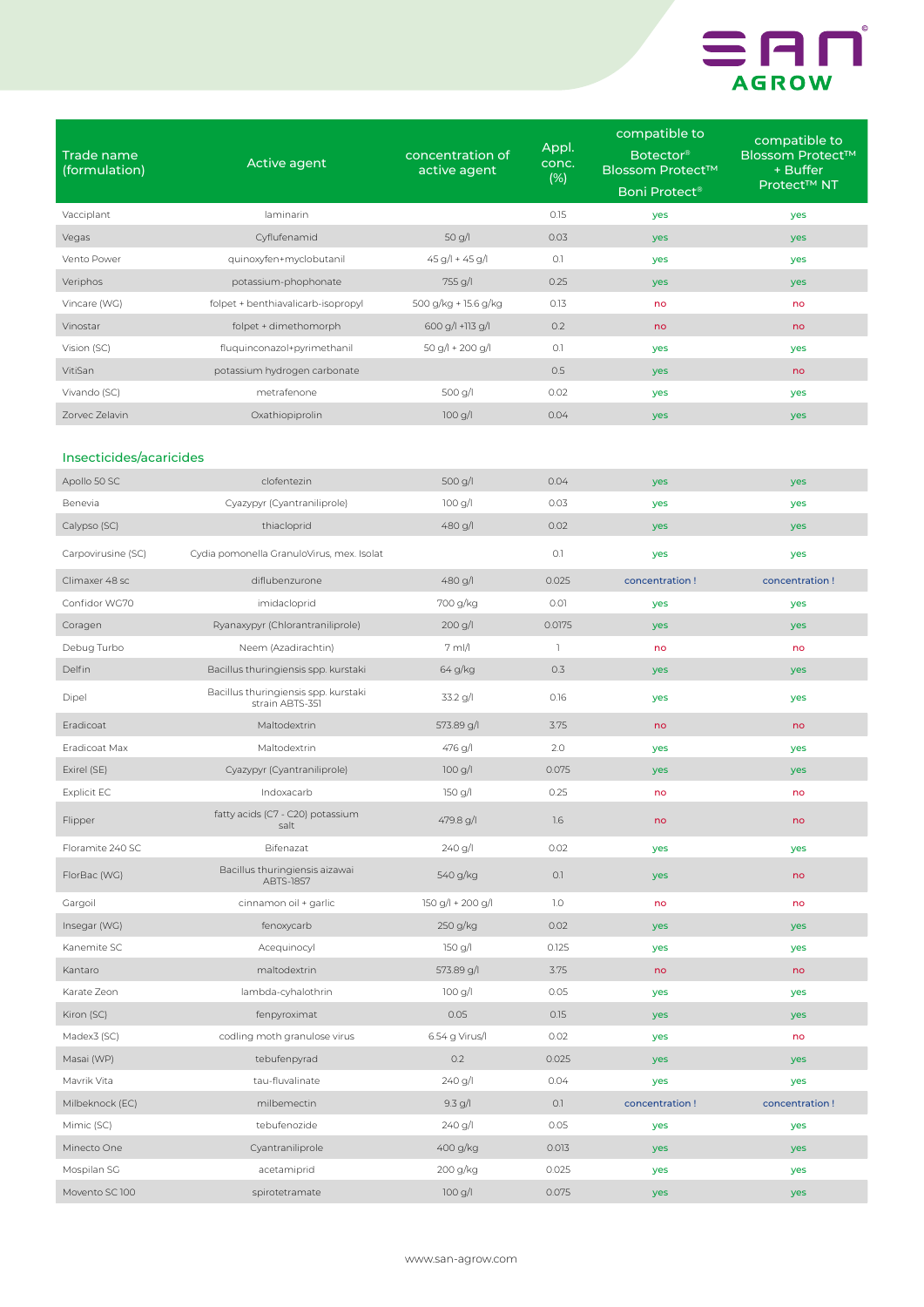

| Trade name<br>(formulation) | Active agent                                | concentration of<br>active agent | Appl.<br>conc.<br>(%)   | compatible to<br><b>Botector®</b><br><b>Blossom Protect™</b><br>Boni Protect <sup>®</sup> | compatible to<br><b>Blossom Protect™</b><br>+ Buffer<br>Protect™ NT |
|-----------------------------|---------------------------------------------|----------------------------------|-------------------------|-------------------------------------------------------------------------------------------|---------------------------------------------------------------------|
| Naturalis                   | Beauveria bassiana strain<br>ATCC74040      | $0.18$ g/l<br>$(2.3 E+10 cfu/l)$ | 0.13                    | yes                                                                                       | yes                                                                 |
| Neem-Azal (EC)              | azadirachtine                               | $10$ g/l                         | 0.2                     | yes                                                                                       | yes                                                                 |
| Ningbo 25 EC                | cypermethrin                                | 250 g/l                          | 0.02                    | concentration!                                                                            | concentration!                                                      |
| Piretro verde               | pyrethrine+oil                              |                                  | 0.3                     | yes                                                                                       | yes                                                                 |
| Pirimor Granulat (WG)       | pirimicarb                                  | 500 g/kg                         | 0.05                    | yes                                                                                       | yes                                                                 |
| Prev-AM                     | orange oil                                  | $60$ g/l                         | O.1                     | no                                                                                        | no                                                                  |
| Proclaim Opti               | emamectin benzoate                          | 50 g/kg                          | 0.002                   | yes                                                                                       | yes                                                                 |
| Prodigy                     | methoxyfenozide                             | 240 g/l                          | 0.025                   | yes                                                                                       | yes                                                                 |
| Quassia-Trockenextrakt      | quassin                                     |                                  | 0.2                     | yes                                                                                       | yes                                                                 |
| Prev-Am                     | orange oil                                  | $60$ g/l                         | O.1                     | no                                                                                        | no                                                                  |
| Reldan 2E (EC)              | chlorpyrifos-methyl                         | 225 g/l                          | 0.2                     | no                                                                                        | no                                                                  |
| Runner Sc 240               | methoxyfenozide                             | 240 g/l                          | 0.04                    | yes                                                                                       | yes                                                                 |
| Spintor                     | spinosad                                    | 480 g/l                          | 0.08                    | yes                                                                                       | no                                                                  |
| Spruzit neu (EC)            | pyrethrine + rapeseed oil                   | 4.59 g/l + 825.3 g/l             | $\mathbf{I}$            | yes                                                                                       | yes                                                                 |
| Steward (EC)                | Indoxacarb                                  | 158 g/kg                         |                         | no                                                                                        | no                                                                  |
| Steward (WG)                | indoxacarb                                  | 300 g/kg                         | 0.125                   | yes                                                                                       | yes                                                                 |
| Surround                    | Kaolin                                      | 950 g/kg                         | 1.5                     | yes                                                                                       | yes                                                                 |
| Teppeki (WG)                | flonicamide                                 | 500 g/kg                         | 0.14                    | yes                                                                                       | yes                                                                 |
| Tracer (SC)                 | Spinosad                                    | 480 g/l                          | 0.08                    | yes                                                                                       | no                                                                  |
| Vertimec                    | abamectin                                   | 18 g/l                           | O.1                     | yes                                                                                       | yes                                                                 |
| Xen Tari (WG)               | Bacillus thuringiensis aizawai              | 540 g/kg                         | O.1                     | yes                                                                                       | no                                                                  |
| Yimacho 350 sc              | imidacloprid                                | 350 g/l                          | 0.04                    | yes                                                                                       | yes                                                                 |
| <b>Bactericides</b>         |                                             |                                  |                         |                                                                                           |                                                                     |
| Kasumin                     | kasugamycin                                 | 22 g/l                           | 0.5                     | yes                                                                                       | yes                                                                 |
| Kasumin 2L                  | kasugamycin                                 | 20 g/l                           | 0.47                    | yes                                                                                       | yes                                                                 |
| LMA (WP)                    | potassium-aluminium-sulfate                 | 800 g g/kg                       | 2.0                     | concentration!                                                                            | concentration!                                                      |
| Plantomycin (WP)            | streptomycin sulfate                        | 212 g/kg                         | 0.06                    | yes                                                                                       | yes                                                                 |
| Starner                     | oxolinic acid                               | 200 g/kg                         | 0.2                     | concentration!                                                                            | concentration!                                                      |
| Strepto (WP)                | streptomycin sulfate                        | 212 g/kg                         | 0.06                    | yes                                                                                       | yes                                                                 |
| <b>Growth regulators</b>    |                                             |                                  |                         |                                                                                           |                                                                     |
| Cerone 660                  | Ethephon                                    | 660 g/l                          | 0.02                    | yes                                                                                       | yes                                                                 |
| Diramid                     | a-naphtyl-acetic acid                       |                                  | 0.8                     | yes                                                                                       | yes                                                                 |
| Fixor 100SL                 | 1-Naphthylessigsäure                        | 100 g/l                          | 0.01                    | yes                                                                                       | yes                                                                 |
| Flordimex                   | etephon.<br>2-chlorin ethyl phosphonic acid |                                  | 0.03                    | yes                                                                                       | yes                                                                 |
| Gibb plus                   | gibberellin GA4/7                           |                                  | O.1                     | yes                                                                                       | yes                                                                 |
| Gibb3                       | gibberellic acid GA3                        |                                  | 1 Tabl. / 60 I<br>water | yes                                                                                       | yes                                                                 |
| Novagibb                    | gibberelic acid                             |                                  | O.1                     | yes                                                                                       | yes                                                                 |
| Promalin                    | bencyladenin-gibberellin GA4+7              | 19 g/l<br>19 g/l                 | 0.05                    | yes                                                                                       | yes                                                                 |
| Regalis                     | prohexadione-calcium                        |                                  | 0.25                    | yes                                                                                       | yes                                                                 |
| Regalis Plus                | prohexadion - calcium                       | 84.8 g/kg                        | 0.166                   | concentration!                                                                            | concentration!                                                      |
| Regulex 10 SG               | gibberelin A4+A7                            |                                  | 0.01                    | yes                                                                                       | yes                                                                 |
| Ursus                       | paclobutrazol                               | 250 g/l                          | 0.3                     | yes                                                                                       | yes                                                                 |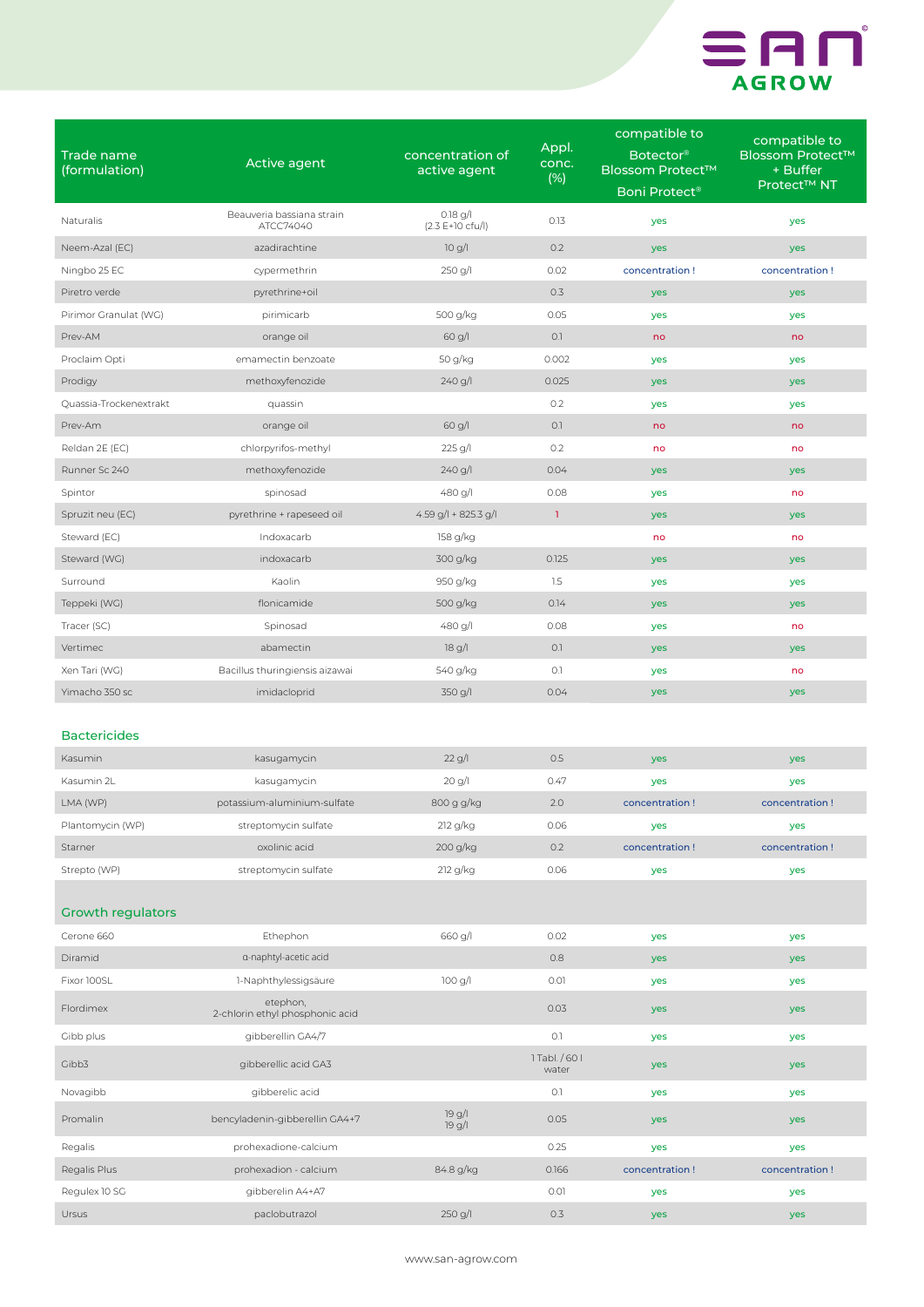

| Trade name            | Active agent                                                                                     | concentration of  | Appl.<br>conc. | compatible to<br>Botector <sup>®</sup>               | compatible to<br><b>Blossom Protect™</b> |
|-----------------------|--------------------------------------------------------------------------------------------------|-------------------|----------------|------------------------------------------------------|------------------------------------------|
| (formulation)         |                                                                                                  | active agent      | (%)            | <b>Blossom Protect™</b><br>Boni Protect <sup>®</sup> | + Buffer<br>Protect™ NT                  |
|                       |                                                                                                  |                   |                |                                                      |                                          |
| <b>Additives</b>      |                                                                                                  |                   |                |                                                      |                                          |
| Abion E               | paraffin (oil-in-water emulsion)                                                                 |                   | O.1            | yes                                                  | yes                                      |
| Adhäsit               | marlopone                                                                                        |                   | O.1            | concentration!                                       | concentration!                           |
| Agral Gold            | sulfosuccinate                                                                                   |                   | 0.0025         | concentration!                                       | concentration!                           |
| Ajutol                | tensides                                                                                         |                   | 0.2            | no                                                   | no                                       |
| Break-Thru            | polyether modified trisiloxane                                                                   |                   | O.1            | yes                                                  | yes                                      |
| Driftstop             | organosilicone + latex polymer                                                                   |                   | O.1            | concentration!                                       | concentration!                           |
| Du-Wett               | trisiloxane Ethoxylate                                                                           | 500 g/l           | 0.02           | concentration!                                       | concentration!                           |
| Cocana                | potassium soap                                                                                   | $262$ g/l         | 0.5            | concentration!                                       | concentration!                           |
| CropCover CC-1000     | starch                                                                                           |                   | 0.4            | yes                                                  | yes                                      |
| Heliosol              | terpene alcohol                                                                                  | 655 g/l           | 0.2            | no                                                   | no                                       |
| Helioterpen Film      | pine terpene                                                                                     | 910 g/l           | 0.4            | yes                                                  | yes                                      |
| Hi-Wett               | trisiloxane Ethoxylate                                                                           | 500 $g/l$         | 0.02           | concentration!                                       | concentration!                           |
| <b>JMS Stylet-Oil</b> | Paraffinic oil                                                                                   | 971ml/l           | 1              | yes                                                  | yes                                      |
| Latron B 1956         | phthalic glycerol alkyl resin + butyl<br>alcohol                                                 | 770 g/l + 230 g/l | 0.025          | yes                                                  | yes                                      |
| Neo-Wett              | isotridecanolpolyglykolether                                                                     |                   | 0.05           | no                                                   | no                                       |
| Nu-Film-P             | pinolenes, nonionic surfactants                                                                  |                   | 0.075          | yes                                                  | yes                                      |
| Optiwett              | Polyethoxylized fatty alcohol, Di-2-<br>ethylhexylsodiumsulfosuccinate,                          |                   | O.1            | no                                                   | no                                       |
| Oroboost              | citrus oil (Alkoholethoxylat)                                                                    | 136 ml/l          | 0.78           | no                                                   | no                                       |
| Ovipron Top           | paraffin oil                                                                                     | 965 ml/l          | 03. Mai        | yes                                                  | yes                                      |
| Prev-B2               | orange oil, fat alcohol ethoxylate                                                               |                   | 0.2            | no                                                   | no                                       |
| Proagro Netzmittel    | succinic acid                                                                                    |                   | 0.03           | concentration!                                       | concentration!                           |
| Pro Asete             | rape oil, milk protein                                                                           |                   | 0.2            | yes                                                  | yes                                      |
| ProFital fluid        | protein surfactant                                                                               |                   | 0.2            | yes                                                  | yes                                      |
| ProNet alpha          | protein surfactant                                                                               |                   | 0.15           | yes                                                  | yes                                      |
| Silwet Top            | trisiloxane                                                                                      |                   | 0.15           | no                                                   | no                                       |
| Sorbilene L           | Tween 20                                                                                         |                   | O.1            | yes                                                  | yes                                      |
| Sorbilene O           | Tween 80                                                                                         |                   | O.1            | yes                                                  | yes                                      |
| Squall                |                                                                                                  |                   | 0.5            | yes                                                  | yes                                      |
| Sticman               | Latex                                                                                            |                   | O.1            | concentration!                                       | concentration!                           |
| Trend 90              | isodecylalcoholethoxylate                                                                        |                   | O.1            | no                                                   | no                                       |
| Trifolio-S-forte      | plant oils, nonionic surfactants                                                                 |                   | 0.25           | yes                                                  | yes                                      |
| Validate              | soy lecithin, ethanolethoxylate                                                                  |                   | 0.25           | yes                                                  | yes                                      |
| WetCit                | fatty alcohol ethoxylate                                                                         |                   | 0.05           | no                                                   | no                                       |
| Zellex                | alkyloxypolyethylenoxyethanol 70,<br>sulfo succinic acid dioctylester (Na-                       |                   | 0.05           | no                                                   | no                                       |
| WetCit                | Fettalkoholethoxylat                                                                             |                   | 0.05           | no                                                   | no                                       |
| Zellex                | Alkyloxypolyethylenoxyethanol 70, Sul-<br>fobernsteinsäuredioctylester (Na-Salz),<br>Propan-2-ol |                   | 0.05           | no                                                   | no                                       |
| Fertilizers           |                                                                                                  |                   |                |                                                      |                                          |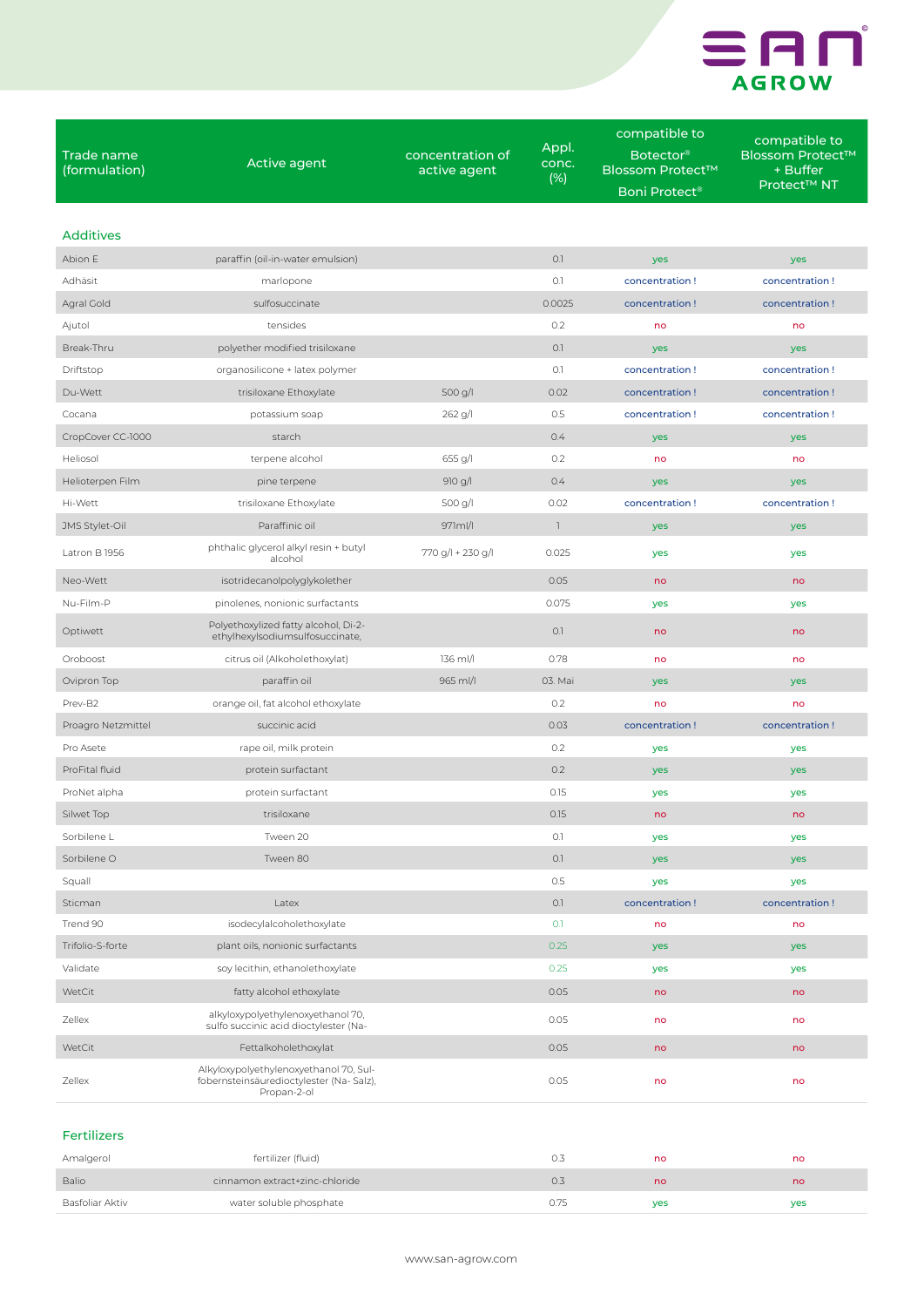

| Trade name<br>(formulation)         | Active agent                                     | concentration of<br>active agent | Appl.<br>conc.<br>(%)                 | compatible to<br>Botector®<br><b>Blossom Protect™</b><br>Boni Protect <sup>®</sup> | compatible to<br><b>Blossom Protect™</b><br>+ Buffer<br>Protect <sup>™</sup> NT |
|-------------------------------------|--------------------------------------------------|----------------------------------|---------------------------------------|------------------------------------------------------------------------------------|---------------------------------------------------------------------------------|
| <b>Bittersalz</b>                   | magnesium sulfate                                |                                  | 1.6                                   | yes                                                                                | yes                                                                             |
| Blattgrün Nfe flüssig               | NFe-fertilizer                                   |                                  | 0.4                                   | yes                                                                                | yes                                                                             |
| CalciNit                            | calcium nitrate                                  |                                  | $\overline{\phantom{a}}$              | yes                                                                                | yes                                                                             |
| Calciumchlorid                      | calcium chloride                                 |                                  | $\mathbb{I}$                          | yes                                                                                | yes                                                                             |
| Calfruit                            | calcium chloride                                 |                                  | $\mathbf 2$                           | yes                                                                                | yes                                                                             |
| Calfruit                            | calcium chloride                                 |                                  | 0.5                                   | yes                                                                                | yes                                                                             |
| Calstip                             | calcium chloride                                 |                                  | $\overline{2}$                        | yes                                                                                | yes                                                                             |
| Calstip                             | calcium chloride                                 |                                  | 0.5                                   | yes                                                                                | yes                                                                             |
| Chelal Mg                           | chelated magnesium                               |                                  | 0.5                                   | yes                                                                                | yes                                                                             |
| Csöpp Mix fertilizer                | NPK-fertilizer                                   |                                  | 0.5                                   | yes                                                                                | yes                                                                             |
| Düngal Calcium                      | calcium chloride                                 |                                  | $\overline{2}$                        | yes                                                                                | yes                                                                             |
| Ecozen                              | cinnamon extract                                 |                                  | 0.3                                   | no                                                                                 | no                                                                              |
| Falnet                              | magnesium oxide                                  |                                  | $\mathbb{I}$                          | concentration!                                                                     | no                                                                              |
| Fimum Fruchtkalk                    | $Ca(OH)2 + Mg(OH)2$                              |                                  | 0.4                                   | no                                                                                 | no                                                                              |
| FolanxCa29                          | calcium formate                                  |                                  | 0.5                                   | no                                                                                 | no                                                                              |
| Foliarel                            | sodium borate                                    |                                  | $\overline{c}$                        | no                                                                                 | no                                                                              |
| Urea                                | carbamide                                        |                                  | 7.4                                   | yes                                                                                | yes                                                                             |
| Kendal TE                           | copper                                           |                                  | 0.5                                   | yes                                                                                | no                                                                              |
| Lebocal Hepta                       | CaO + Mn a.o.                                    | $170 g/l + 6 g/l$                | $\overline{\phantom{a}}$              | yes                                                                                | yes                                                                             |
| Lebosol-Kalium-Plus                 | NPK-fertilizer                                   |                                  | 0.375                                 | yes                                                                                | yes                                                                             |
| Lebosol-Magnesium500                | magnesium hydroxide                              |                                  | $\overline{\phantom{a}}$              | yes                                                                                | no                                                                              |
| Lebosol-Magnesi-<br>um-Plus         | NP-fertilizer                                    |                                  | 0.375                                 | concentration!                                                                     | concentration!                                                                  |
| Löschkalk                           | calcium hydroxide                                |                                  | $\overline{2}$                        | not tested                                                                         | no                                                                              |
| Magnisol                            | magnesium carbonate pH10                         |                                  | 0.8                                   | yes                                                                                | yes                                                                             |
| Optycal                             | calciumformate                                   |                                  | 0.375                                 | yes                                                                                | yes                                                                             |
| Optysil                             | Ironchelat; EDTA                                 | 24 g/l                           | 0.2                                   | yes                                                                                | yes                                                                             |
| Organic Triggrr                     | soluble potash (K2O)                             | 10 g/l                           | 0.25                                  | yes                                                                                | yes                                                                             |
| PHC Organic Plant Feed              | fertilizer                                       |                                  | $\overline{c}$                        | yes                                                                                | yes                                                                             |
| Phos 60 EU                          | NK-fertilizer                                    |                                  | 0.16                                  | yes                                                                                | yes                                                                             |
| Phos 60 EU + Prolig<br>Calcium LQ   | NK-fertilizer + calcium chloride                 |                                  | $0.16 + 2$                            | yes                                                                                | yes                                                                             |
| Phos 60 EU + Prolig<br>Amino Calcio | NK-fertilizer + calcium chloride,<br>amino acids |                                  | $0.16 + 1$                            | yes                                                                                | yes                                                                             |
| Phosfik                             | PK-fertilizer                                    |                                  | 0.3                                   | yes                                                                                | yes                                                                             |
| Phosfung                            | NK-fertilizer                                    |                                  | 0.25                                  | yes                                                                                | yes                                                                             |
| Potassium Nitrate - NOP<br>(Prayon) | KNO3                                             | Grade: 13-0-46                   | 0.3                                   | yes                                                                                | yes                                                                             |
| Prev-B2                             | borum (borethanolamin); orange oil               | 21 g/l                           | 0.2                                   | no                                                                                 | no                                                                              |
| Prolig Calcium LQ                   | calcium chloride                                 |                                  | $\overline{c}$                        | yes                                                                                | yes                                                                             |
| Proliq Amino Calcio                 | calcium chloride, amnio acids                    |                                  | $\begin{array}{c} \hline \end{array}$ | yes                                                                                | yes                                                                             |
| Protex-Cu                           | copper                                           |                                  | 0.167                                 | no                                                                                 | no                                                                              |
| Resistance                          | extract from algae (Laminaria)                   |                                  | 0.3                                   | yes                                                                                | yes                                                                             |
| Rudd Fertilizer HU                  | fertilizer (fluid)                               |                                  | 0.1                                   | concentration!                                                                     | concentration!                                                                  |
| Sergomil L60                        | copper                                           |                                  | 0.15                                  | concentration!                                                                     | no                                                                              |
| Solubor                             | boron                                            |                                  | 0.3                                   | no                                                                                 | no                                                                              |
| Stickstoffdüngerlösung<br>15%N      | amonnium thio-sulfat (ATS)                       |                                  | 1.5                                   | yes                                                                                | yes                                                                             |